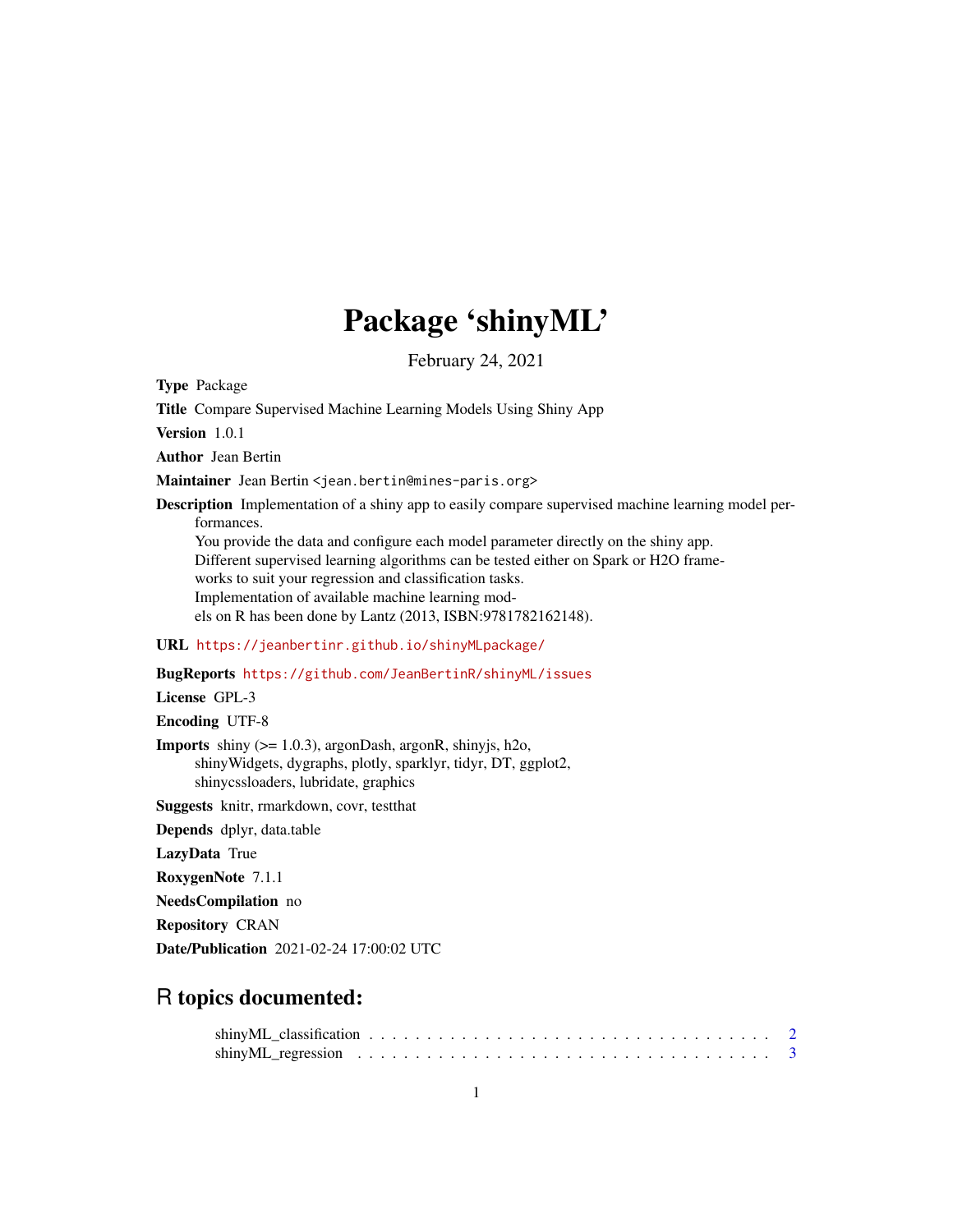### **Index** [4](#page-3-0)

```
shinyML_classification
```
*Implement a shiny web app to compare h2o and Spark supervised machine learning models for classification tasks*

### Description

This function creates in one line of code a shareable web app to compare supervised classification model performances

### Usage

```
shinyML_classification(
  data = data,
  y,
  framework = "h2o",
  share_app = FALSE,
  port = NULL
\mathcal{L}
```
### Arguments

| data      | dataset containing one or more explanatory variables and one categorical vari-<br>able to predict. The dataset must be a data.frame or a data.table and can contain<br>time-based column on Date or POSIX ct format |
|-----------|---------------------------------------------------------------------------------------------------------------------------------------------------------------------------------------------------------------------|
| y         | the categorical output variable to predict (must correspond to one data column)                                                                                                                                     |
| framework | the machine learning framework chosen to train and test models (either h2o or<br>Spark). h <sub>20</sub> by default                                                                                                 |
| share_app | a logical value indicating whether the app must be shared on local LAN                                                                                                                                              |
| port      | a four-digit number corresponding to the port the application should listen to.<br>This parameter is necessary only if share_app option is set to TRUE                                                              |

### Author(s)

Jean Bertin, <jean.bertin@mines-paris.org>

### Examples

```
## Not run:
library(shinyML)
shinyML_classification(data = iris,y = "Species",framework = "h2o")
## End(Not run)
```
<span id="page-1-0"></span>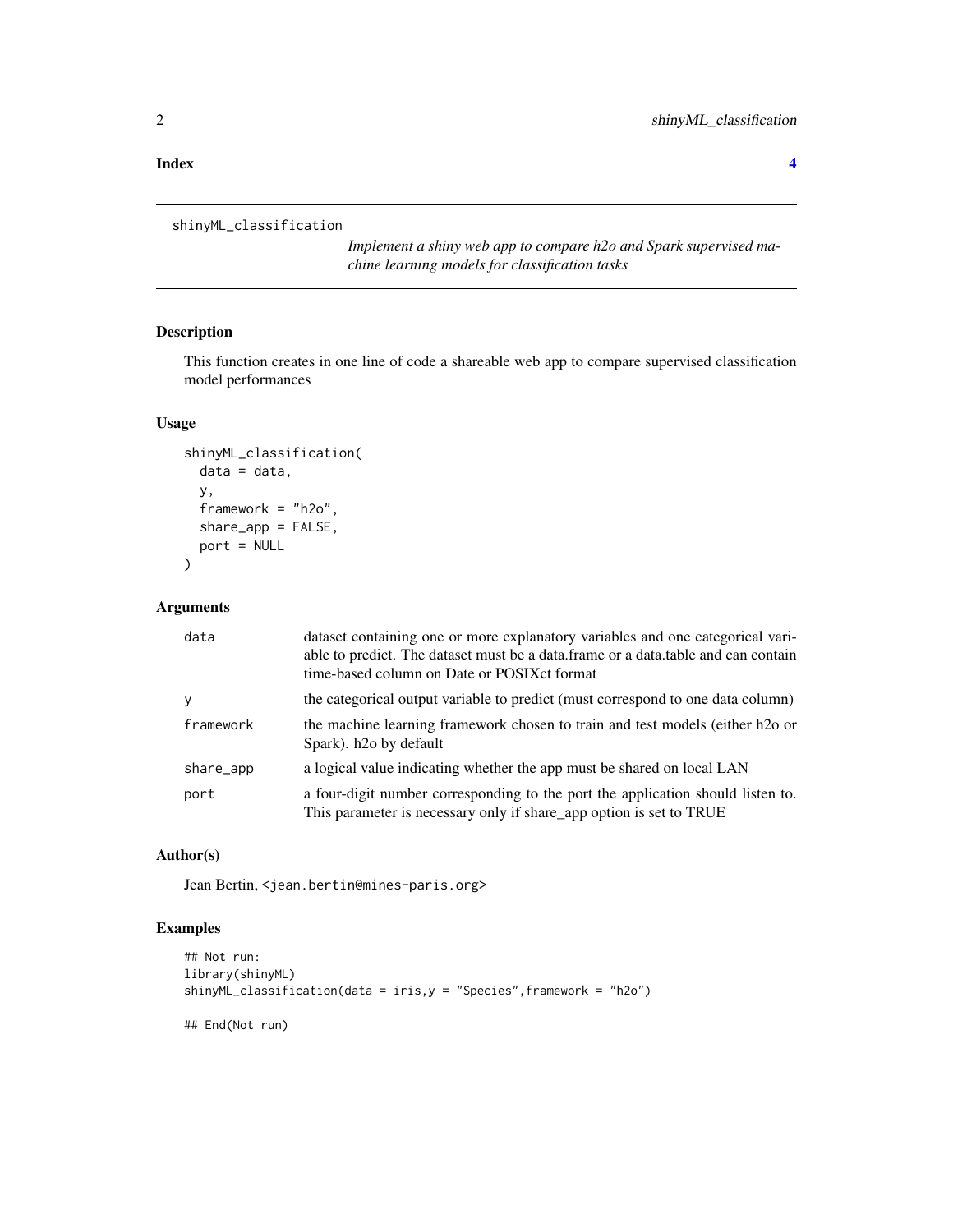<span id="page-2-0"></span>shinyML\_regression *Implement a shiny web app to compare h2o and Spark supervised machine learning models for regression tasks*

### Description

This function creates in one line of code a shareable web app to compare supervised regression model performances

### Usage

```
shinyML_regression(
  data = data,y,
  framework = "h2o",
  share_app = FALSE,
 port = NULL
)
```
### Arguments

| data      | dataset containing one or more explanatory variables and one numeric variable<br>to forecast. The dataset must be a data.frame or a data.table and can contain<br>time-based column on Date or POSIX ct format |
|-----------|----------------------------------------------------------------------------------------------------------------------------------------------------------------------------------------------------------------|
| <b>y</b>  | the numerical output variable to forecast (must correspond to one data column)                                                                                                                                 |
| framework | the machine learning framework chosen to train and test models (either h2o or<br>Spark). h <sub>20</sub> by default                                                                                            |
| share_app | a logical value indicating whether the app must be shared on local LAN                                                                                                                                         |
| port      | a four-digit number corresponding to the port the application should listen to.<br>This parameter is necessary only if share_app option is set to TRUE                                                         |

### Author(s)

Jean Bertin, <jean.bertin@mines-paris.org>

### Examples

```
## Not run:
library(shinyML)
# Classical regression analysis
shinyML_regression(data = iris,y = "Petal.Width",framework = "h2o")
# Time series analysis
longley2 <- longley %>% mutate(Year = as.Date(as.character(Year),format = "%Y"))
shinyML_regression(data = longley2,y = "Population",framework = "h2o")
```
## End(Not run)